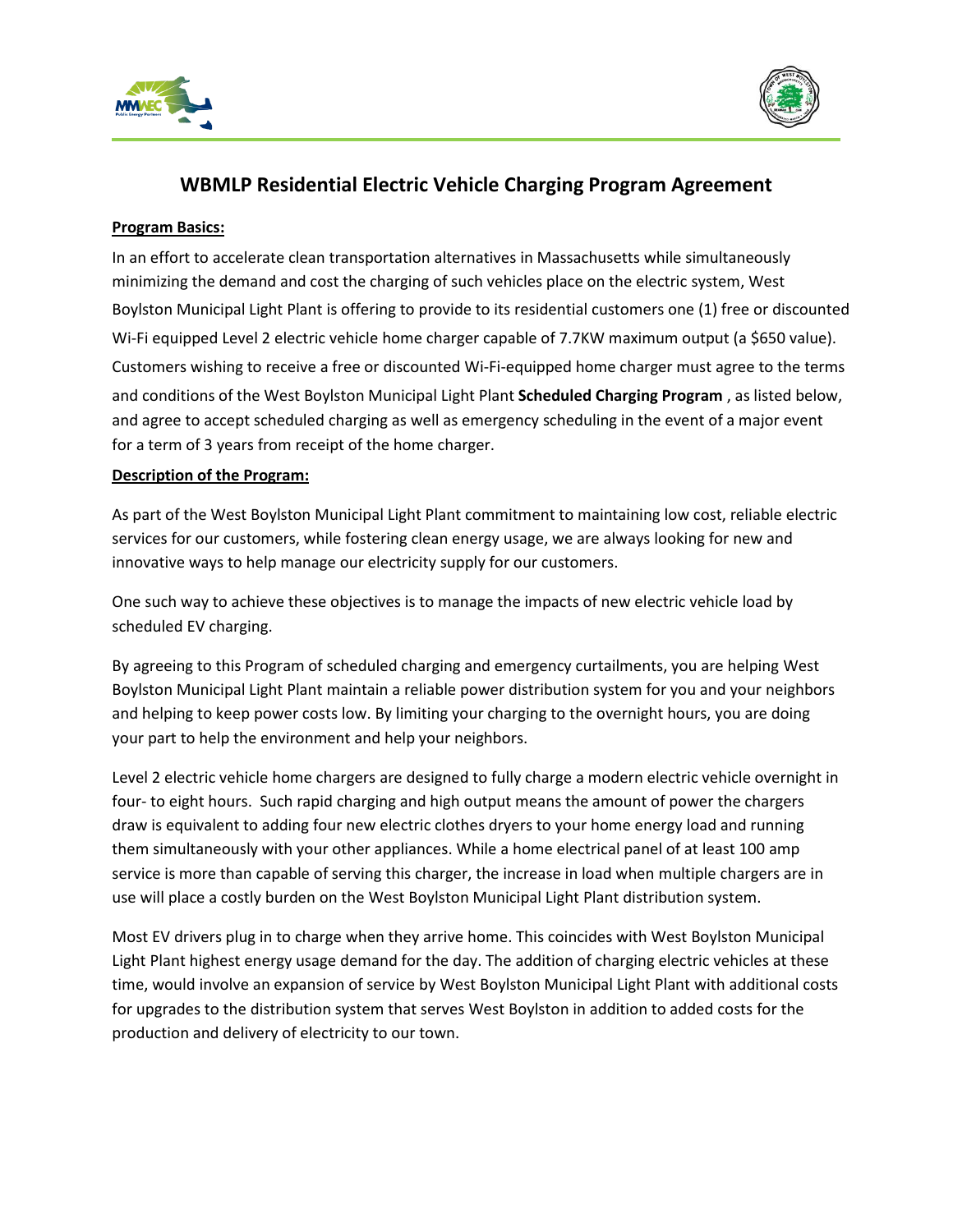



# **Charging Curtailment**

 Light Plant, you will be accepting limited charging between the hours of 5:00 p.m. and 9:00 p.m. during non- holiday weekdays. During this period, when West Boylston Municipal Light Plant is seeing its highest energy the same amount of charging power you would see if you plugged into a standard wall outlet. By accepting a free or discounted Wi-Fi-equipped Level 2 EV home charger from West Boylston Municipal usage of the day, your home charger will only be capable of delivering 1.25KW of power. This is about

 full rated Level 2 output of the charger, until the vehicle has been completely charged. This means that even with a brand new Tesla 3, with an estimated range of over 240 miles, your vehicle would be able to be fully charged overnight. The operation is seamless and unnoticeable, and by doing this you are helping to contain energy costs by charging overnight when energy usage is lowest, rather than in the After 9:00 p.m., the system will automatically unlock and allow your vehicle to continue charging at the afternoon/evening when it is highest.

 to curtail EV charging temporarily in emergency situations. This emergency scheduled curtailment would In addition to allowing for scheduled charging, you would authorize West Boylston Municipal Light Plant only be done during situations where the local distribution system or regional power grid was under extreme stress and our operators deemed curtailment in the best interest of our overall electric system. These curtailments are not expected to be frequent and should not last long.

 West Boylston Municipal Light Plant agrees never to extend a curtailment past 9:00 p.m., so overnight EV charging will always be possible for our customers. West Boylston Municipal Light Plant estimates emergency curtailments would occur no more than three- to five times per year under a worst case scenario and will likely occur only in the summer months. Examples of when a curtailment may occur could include:

- On a hot summer day with temperatures over 95 degrees, West Boylston Municipal Light Plant operators could curtail charging starting at 2:00 rather than 5:00 in the afternoon, due to high energy consumption from air conditioning usage
- temporarily curtail charging during the day for two- to three hours, until other area power plants could be brought online or increase their production to make up for this deficit • If a major power plant in the area is forced to go offline unexpectedly, operators could
- If the New England area is experiencing a peak power usage day and conservation is required by the grid operator to maintain grid stability and keep power prices stable

## **Program Responsibilities**

 Below is a listing of responsibilities and requirements of the Program. In signing this document you agree to abide by the terms and conditions of this Program and to operate within the limits of this agreement as listed below. As agent and provider for Energy & Demand Services to West Boylston Municipal Light Plant, the Massachusetts Municipal Wholesale Electric Company has program specialists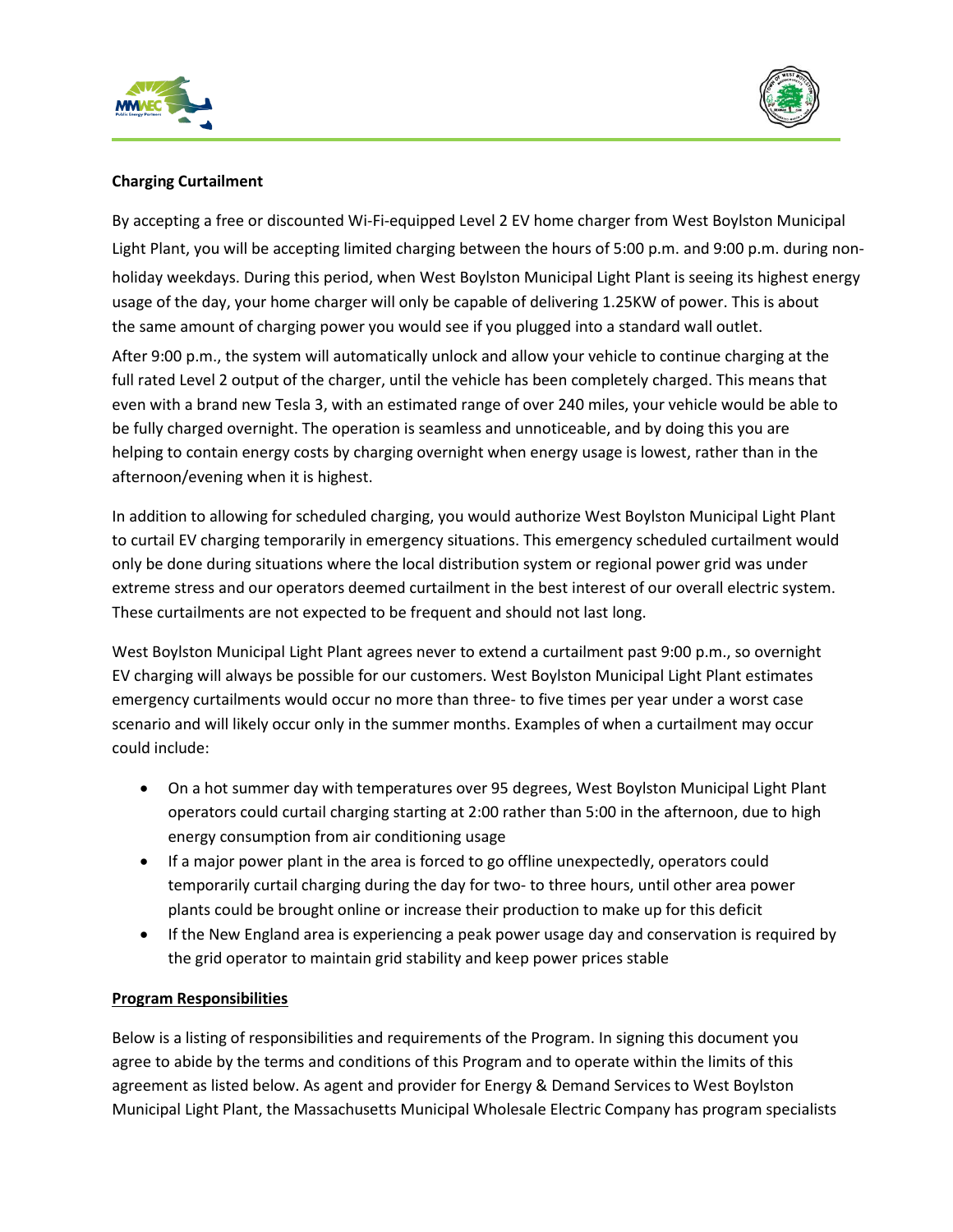



 available to speak with you regarding program specifics. If you have any questions or concerns regarding the program or processing of these home chargers, please call or email the Massachusetts Municipal Wholesale Electric Company (MMWEC), a[t EV@mmwec.org](mailto:EV@mmwec.org) or 413-589-0141. An energy efficiency specialist or program administrator would be happy to assist you.

West Boylston Municipal Light Plant Responsibilities:

- specialist or program administrator would be happy to assist you.<br>West Boylston Municipal Light Plant Responsibilities:<br>1. West Boylston Municipal Light Plant agrees to provide one (1) Level 2 Wi-Fi-equipped home charger or incentive (Chargepoint Home Model), per residential metered customer with the purchase or lease of a new electric vehicle. The intention of this Program is to provide one and only one charger per household. Multifamily homes, townhouses or other dwellings with separate individual meters may be eligible for separate chargers. West Boylston Municipal Light Plant and its Energy & Demand Services partner, MMWEC, have sole discretion in administration of Wi-Fi-equipped home vehicle chargers.
	- 2. Owners of existing electric vehicles may petition for a charger.
	- associated with third -party monitoring and scheduling (by WBMLP) of the Level 2 Wi-Fi-3. West Boylston Municipal Light Plant agrees to provide for any and all monitoring costs equipped home charger for 18 months. No costs for cloud-based operation of the charger shall be borne by the end user during this period, unless the end users select to purchase future options above and beyond services currently provided.
	- 4. West Boylston Municipal Light Plant will not be responsible for any warranty or operational a 3 Year manufacturer's warranty from Chargepoint, which shall be transferable directly to the issues associated with the chargers provided under this Program. All chargers are provided with end user. Operations, warranty and technical issues associated with the charger shall be reported to West Boylston Municipal Light Plant, but shall be the responsibility of the customer and the equipment manufacturer.
	- 5. West Boylston Municipal Light Plant and Energy & Demand Services partner MMWEC, shall not home charger. In so signing this document the customer agrees to absolve West Boylston Municipal Light Plant and MMWEC of any liabilities associated with the usage of this product. be held responsible for any damage, defects, failures, fires, vehicle damage or other damages to person or property associated with the proper or improper installation or operation of the EV Indemnification for any losses associated with operation of the product shall be with the charger manufacturer or the installer.

## **Customer Responsibilities:**

 electrician within 30 days. The electrician will pick up the charger from WBMLP. Please note that 1. Customer agrees, upon receipt of the EV charger, to have installation performed by a qualified a requirement of this program is that the home charger is connected to Wi-Fi at all times. As such customers and installers shall ensure that the installed location of the charger is within range of the customers home Wi-Fi.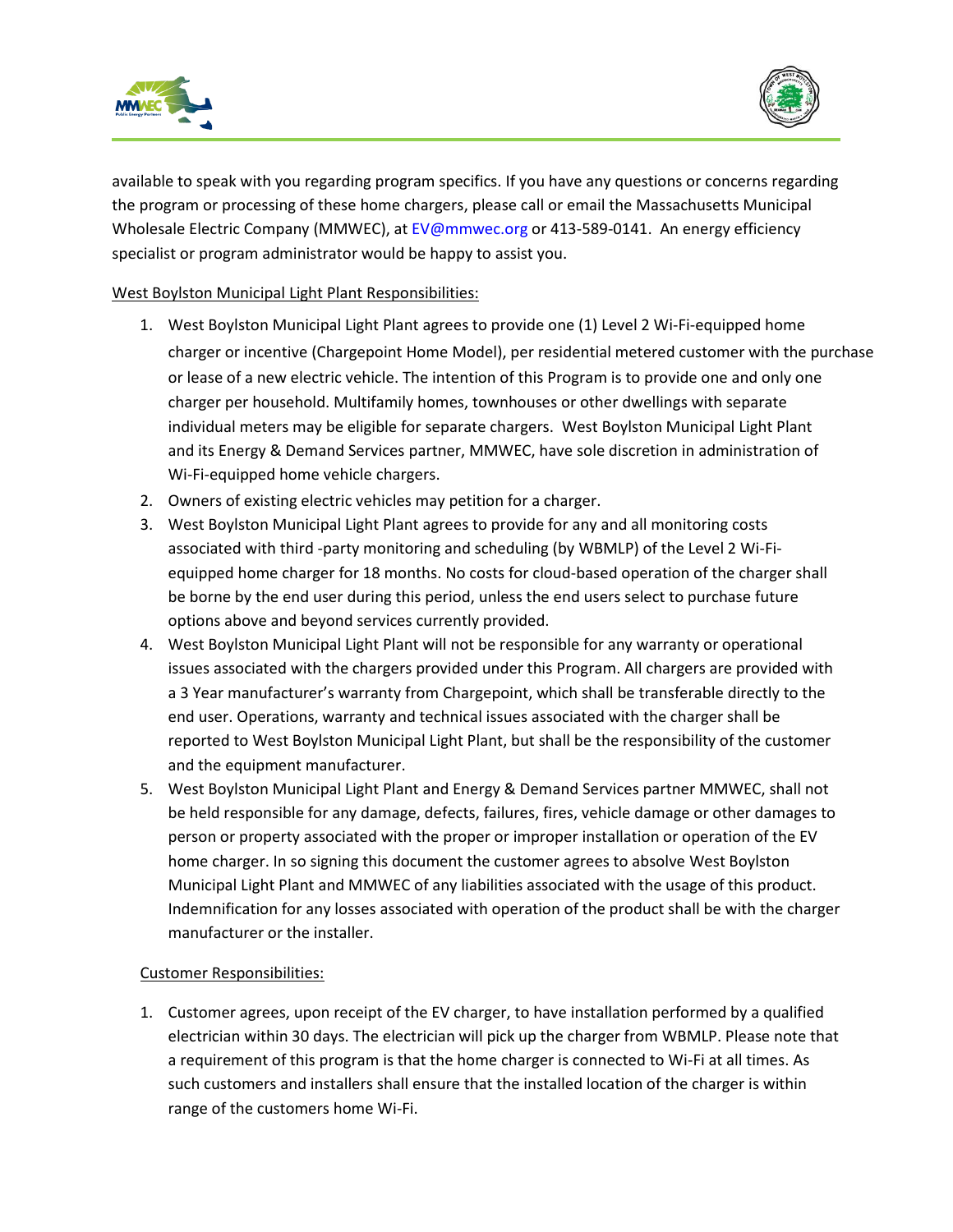



- 2. Customer agrees to, upon installation of the charger, connect the charger to a home Wi-Fi system (responsibility of the customer, not West Boylston Municipal Light Plant) and register the charger as part of the West Boylston Municipal Light Plant charging system though the ChargePoint Connections App. Instructions for registration are included with the charger.
- scheduled and curtailed under emergency situations. Connectivity will be monitored by West 3. Customer agrees to maintain Wi-Fi connectivity to the charger and ensure that the unit can be Boylston Municipal Light Plant and its Energy & Demand Services partner MMWEC and repeated loss of connection will send an alert to our system operators. This may prompt communication with the customer regarding the repeated loss of connectivity and inability to provide emergency curtailment as needed.
- hours (5:00 p.m.to 9:00 p.m.). During these curtailment hours, the charger will be incapable of providing a charge to the vehicle at standard Level 2 7.7KW charging output. Following the end of the curtailment period the unit will unlock and charge at the normal level 2 rate which shall 4. Customer agrees to allow the charger to be curtailed during scheduled non-holiday weekday recharge all standard EV's in 4-8 hours.
- the electrical distribution system. Emergency curtailment shall never last past 9:00 p.m. 5. Customer agrees to allow emergency curtailment of the charger during periods of high stress on
- 6. Customer agrees that West Boylston Municipal Light Plant retains the right to utilize data on Chargepoint Home charger and utility electric meter and utilized by West Boylston Municipal as well as develop new, effective strategies for managing EV charging. No data shall be distributed for the use by any third party other than West Boylston Municipal Light Plant, charger time-of use, magnitude of charging and duration. This data will be collected through the Light Plant and our energy efficiency partner MMWEC, to better manage our distribution system MMWEC, and Chargepoint without expressed written consent from the homeowner.
- any damage, defects, failures, fires, vehicle damage or other damages to person or property signing this document, the customer agrees to absolve West Boylston Municipal Light Plant and installer. 7. Customer agrees to hold West Boylston Municipal Light Plant and MMWEC free of liability for associated with the proper or improper installation or operation of the EV home charger. In so MMWEC of any liabilities associated with the usage of this product. Indemnification for any losses associated with operation of the product shall be with the charger manufacturer or the
- 8. In signing and accepting this charger, customer agrees to participation in Ipswich's Residential West Boylston Municipal Light Plant reserves the right to remove the customer from Ipswich's Electric Vehicle Charging Program for a term of no less than 3 years. During this term, customer agrees to all responsibilities listed above. If during this term customer moves outside of the West Boylston Municipal Light Plant service area, relinquishes electric vehicle, losses connectivity to Wi-Fi or is unable to abide by any of the terms and conditions as listed above Residential Electric Vehicle Charging Program recover the pro-rated cost of the charger on any subsequent electric bills.